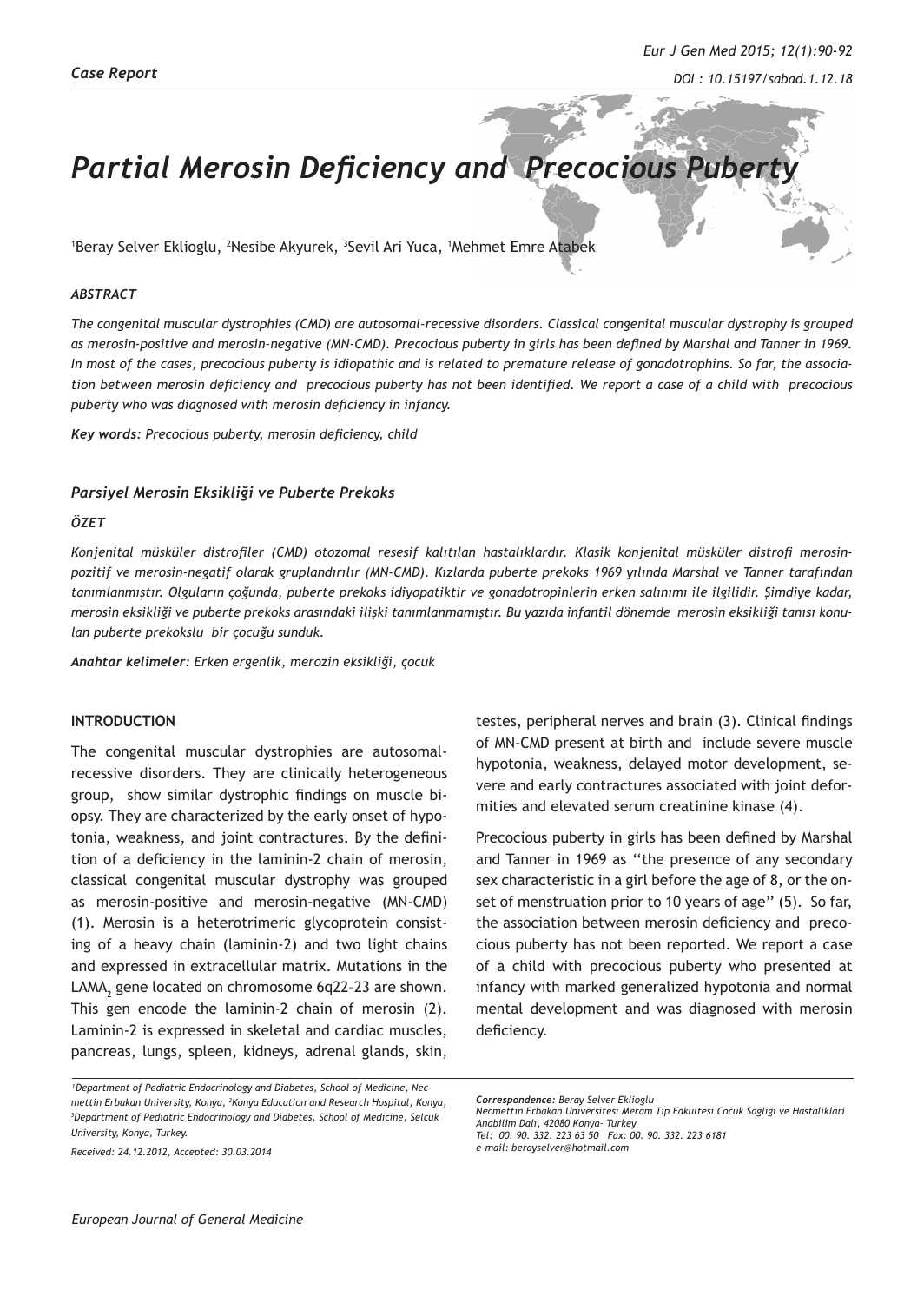# **CASE**

An eight year old girl admitted to pediatric endocrinology department with the complaint of breast development for four months. She has healty parents and two siblings. She was born of non-consanguineous marriage by cesarean section after full term gestation. Her birth weight was 2000g. She had hypotonia, neurogical developmental delay and short stature In her past history it was learned that she diagnosed as partial merosin deficiency. The clinical diagnosis hasn't been confirmed by detection of mutations on  $\mathsf{LAMA}_{\mathbb{2}}$  gene because of social reasons. Serum creatinine phosphokinase (CPK) level was slightly elevated. In physical examination her height was 116 cm (-2.27 SDS), weight was 25.7 kg (-0.13 SDS), breast development was at Tanner stage 3 and pubic hair was at Tanner stage 2. She had reduced muscle tone and slightly decreased deep tendon reflexes. Cognitive development and other systemic examinations were normal. She could walk unsupported but gets tired easily. Basal LH, FSH and estradiol levels were 9.52 m IU/ mL, 3.5 m IU/ml and 10 pg/ml, respectively. Her bone age was 11 years and predicted adult height was 131.3 cm. Rutine chromosome analysis was normal. Ultrasonographic examination of internal genitalia showed increase in uterine and ovarian sizes for her age. Cranial MRI was normal. With clinical and biochemical findings she was diagnosed as idiopathic precocious puberty and begun intramuscular injections of GnRH analogue monthly.

# **DISCUSSION**

Congenital muscular dystrophy is an autosomal recessive disease that is present at birth or manifests by the age of 6 months. The disease is characterized by early onset of hypotonia and weakness CMD was first described by Batten in 1903, but the disease was named as 'dystrophia muscularis congenita' by Howard (1,6). This is a group of muscle diseases include the Fukuyama type, Walker Warburg syndrome, muscle eye brain disease, Duchenne and Becker congenital muscular dystrophy. Almost 50% of diseases are caused by primary deficiency of a protein named merosin, and present with a severe motor and respiratory involvement. The merosin negative subtype comprises about 30% of CMD (1,7). It is a heterogeneous disorder with complete and partial deficiency of merosin chains. Patients with complete merosin deficiency have neonatal onset; however, those

with partial merosin deficiency can manifest the disease from birth to adulthood. Patients with complete enzyme deficiency are unable to walk or stand independently, whereas those with partial enzyme deficiency can often walk with no support (5). It present with delayed motor development and generalized muscle atrophy. In contrast with other CMD patients, those with merosin deficiency have high creatinine phosphokinase levels (1).

Our patient admitted to hospital with hypotonia and developmental delay at the age of 8 months. She had slightly increased serum creatinine phosphokinase levels and normal brain MRI; with this clinical and laboratory findings she was diagnosed with partial merosin deficiency. The normal brain MRI and normal cognitive development distinguish this form from Fukuyama CMD, muscle-eye-brain disease or other forms of CMD with secondary partial merosin deficiency and abnormal brain MRI and/or mental retardation. Prenatal diagnosis can be made by immunocytochemical studies of chorionic villous samples and genetic linkage analysis (7). Our patient had early pubertal findings. Her breast development was at Tanner stage 3 and pubic hair development was at Tanner stage 2.Bone age was 11 years. She was diagnosed with central puberty precoccious with these findings. In most of the cases, precocious puberty is idiopathic and is related to premature release of gonadotrophins (4). Bone maturation is accelerated in precocious puberty, leading to premature epiphyseal closure and curtailed stature. In addition, pituitary suppression with GnRH antagonists is indicated to delay pubertal development (8).

We report a child with partial merosin deficiency and central puberty precoccious. In our knowledge the association of these two disease was not reported before. However, this needs to be investigated if there is an association or this is a coincidental event.

#### *REFERENCES*

- *1. Tomé FM, Evangelista T, Leclerc A, et.al.Congenital muscular dystrophy with merosin deficiency. C R Acad Sci III 1994;317(4):351-7.*
- *2. Hillaire D, Leclerc A, Fauré S, et.al. Localization of merosin-negative congenital muscular dystrophy to chromosome 6q2 by homozygosity mapping. Hum Mol Genet 1994;3(9):1657-61.*
- *3. Gilhuis HJ, ten Donkelaar HJ, Tanke RB, et.al.Nonmuscular involvement in merosin-negative congenital muscular dystrophy. Pediatr Neurol 2002;26(1):30-6.*